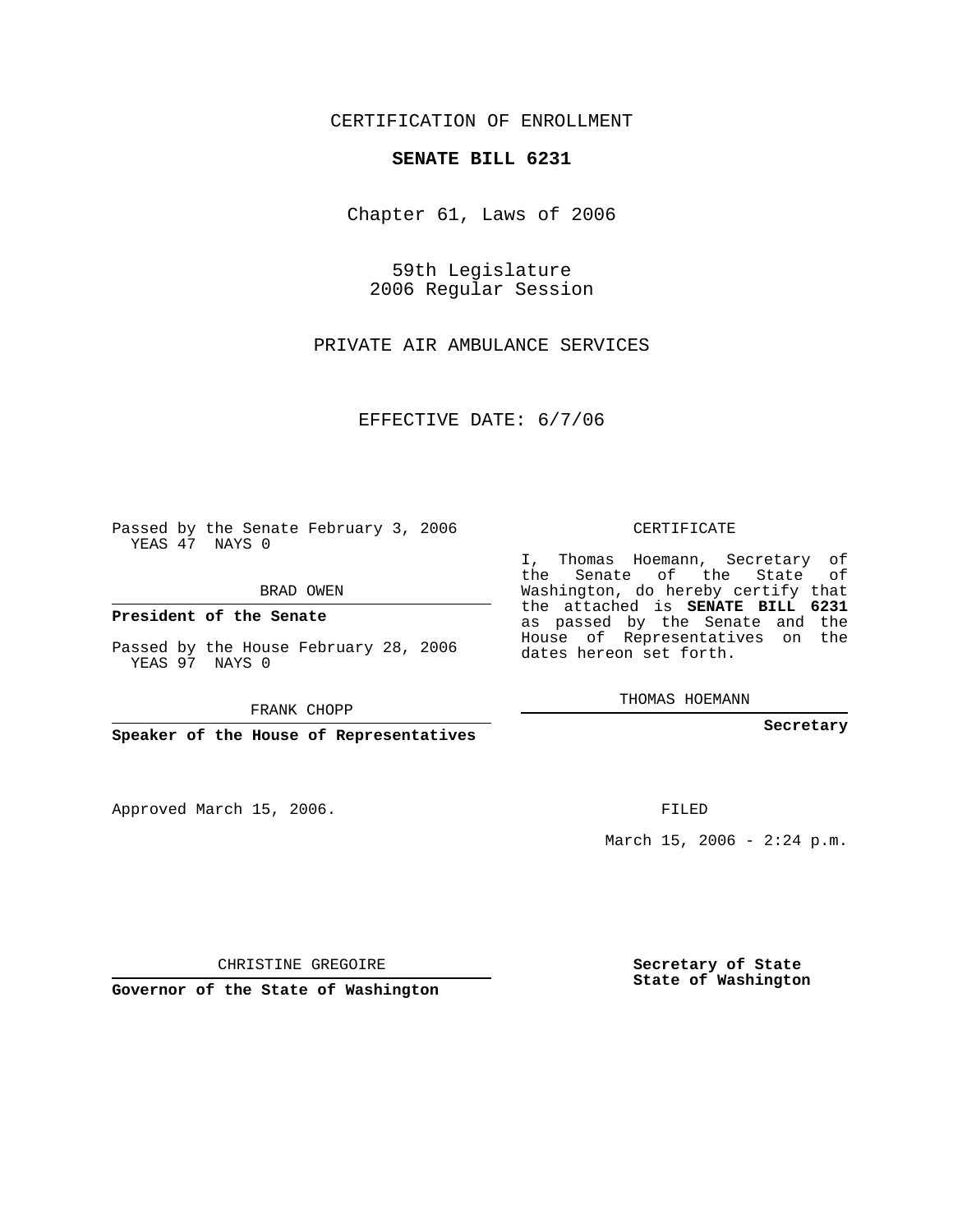## **SENATE BILL 6231** \_\_\_\_\_\_\_\_\_\_\_\_\_\_\_\_\_\_\_\_\_\_\_\_\_\_\_\_\_\_\_\_\_\_\_\_\_\_\_\_\_\_\_\_\_

\_\_\_\_\_\_\_\_\_\_\_\_\_\_\_\_\_\_\_\_\_\_\_\_\_\_\_\_\_\_\_\_\_\_\_\_\_\_\_\_\_\_\_\_\_

Passed Legislature - 2006 Regular Session

## **State of Washington 59th Legislature 2006 Regular Session**

**By** Senator Spanel; by request of Insurance Commissioner

Read first time 01/09/2006. Referred to Committee on Financial Institutions, Housing & Consumer Protection.

 AN ACT Relating to exempting certain private air ambulance services from licensing under the insurance code; and adding a new section to chapter 48.01 RCW.

BE IT ENACTED BY THE LEGISLATURE OF THE STATE OF WASHINGTON:

 NEW SECTION. **Sec. 1.** A new section is added to chapter 48.01 RCW to read as follows:

 A private air ambulance service that solicits membership subscriptions, accepts membership applications, charges membership fees, and provides air ambulance services, to subscription members and designated members of their household is not an insurer under RCW 48.01.050, a health carrier under chapter 48.43 RCW, a health care services contractor under chapter 48.44 RCW, or a health maintenance organization under chapter 48.46 RCW if the private air ambulance service:

(1) Is licensed in accordance with RCW 18.73.130;

 (2) Attains and maintains accreditation by the commission on accreditation of medical transport services or another accrediting organization approved by the department of health as having equivalent requirements as the commission for aeromedical transport;